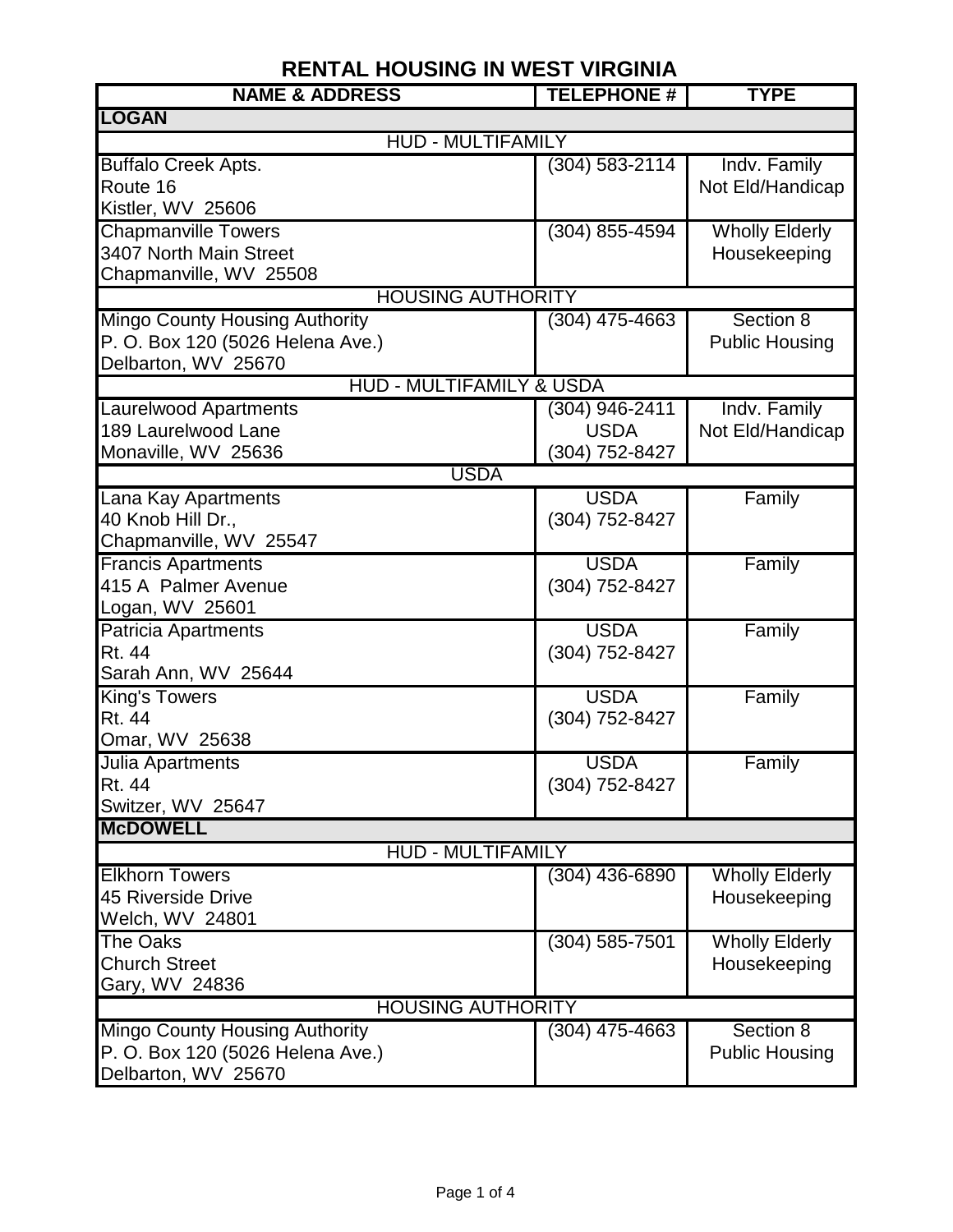| <b>USDA</b>                           |                  |                       |  |  |
|---------------------------------------|------------------|-----------------------|--|--|
| Elizabeth Drewry Apts.                | <b>USDA</b>      | Elderly               |  |  |
| 200 Drewry Rd.                        | (304) 487-1404   |                       |  |  |
| Eckman, WV 24829                      |                  |                       |  |  |
| <b>Starland Heights</b>               | <b>USDA</b>      | Family                |  |  |
| 600 W. Main St.                       | (304) 487-1404   |                       |  |  |
| Kimball, WV 24853                     |                  |                       |  |  |
| <b>WVHDF</b>                          |                  |                       |  |  |
| S.A.F.E.                              | (304) 436-8117   |                       |  |  |
| Rt 7 (Former Hemphill School)         | (304) 436-8163   |                       |  |  |
| Welch, WV 24801                       |                  |                       |  |  |
| Starland Heights Phase, I II, & III   | (304) 436-8117   |                       |  |  |
| Rt. 52, 600 Main Street               |                  |                       |  |  |
| Kimball, WV 24853                     |                  |                       |  |  |
| <b>MINGO</b>                          |                  |                       |  |  |
| <b>HUD - MULTIFAMILY</b>              |                  |                       |  |  |
| <b>Smith Towers</b>                   | $(304)$ 426-4585 | <b>Wholly Elderly</b> |  |  |
| <b>State Route 9</b>                  |                  | Housekeeping          |  |  |
| Matewan, WV 25678                     |                  |                       |  |  |
| <b>Williamson Towers</b>              | (304) 235-5109   | <b>Wholly Elderly</b> |  |  |
| 730 E. 4th St.                        |                  | Housekeeping          |  |  |
| Williamson, WV 25661                  |                  |                       |  |  |
| <b>HUD - MULTIFAMILY &amp; USDA</b>   |                  |                       |  |  |
| <b>Creekwood Apartments</b>           | (304) 426-6427   | Indv. Family          |  |  |
| Rt. 6 Mate Creek Rd.                  | <b>USDA</b>      | Not Eld/Handicap      |  |  |
| Newtown, WV 26586                     | (304) 752-8427   |                       |  |  |
| <b>HOUSING AUTHORITY</b>              |                  |                       |  |  |
| <b>Mingo County Housing Authority</b> | (304) 475-4663   | Section 8             |  |  |
| P. O. Box 120 (5026 Helena Ave.)      |                  | <b>Public Housing</b> |  |  |
| Delbarton, WV 25670                   |                  |                       |  |  |
| <b>Williamson Housing Authority</b>   | (304) 235-3270   | <b>Public Housing</b> |  |  |
| P. O. Box 1758 (16 W. 4th Avenue)     |                  |                       |  |  |
| Williamson, WV 25661                  |                  |                       |  |  |
| <b>USDA</b>                           |                  |                       |  |  |
| <b>Cantrell Manor Apartments</b>      | <b>USDA</b>      | Family                |  |  |
| 1500 W. 5th Avenue                    | (304) 752-8427   |                       |  |  |
| Williamson, WV 25661                  |                  |                       |  |  |
| Forrest Place Apts.                   | <b>USDA</b>      | Family                |  |  |
| Route 52, Box 34                      | (304) 752-8427   |                       |  |  |
| Kermit, WV 25674                      |                  |                       |  |  |
| Gilbert Heights Apts.                 | <b>USDA</b>      | Family                |  |  |
| 1 Gilbert Ter. Dr.                    | (304) 752-8427   |                       |  |  |
| Gilbert, WV 24521                     |                  |                       |  |  |
| <b>WVHDF</b>                          |                  |                       |  |  |
| <b>Hatfield Building</b>              | (304) 426-4329   |                       |  |  |
| <b>Mate Street</b>                    |                  |                       |  |  |
| Matewan, WV 25678                     |                  |                       |  |  |
| <b>WAYNE</b>                          |                  |                       |  |  |
| <b>HUD - MULTIFAMILY</b>              |                  |                       |  |  |
| Ceredo Manor                          | $(304)$ 453-4544 | <b>Wholly Elderly</b> |  |  |
| Page 2 of 4                           |                  |                       |  |  |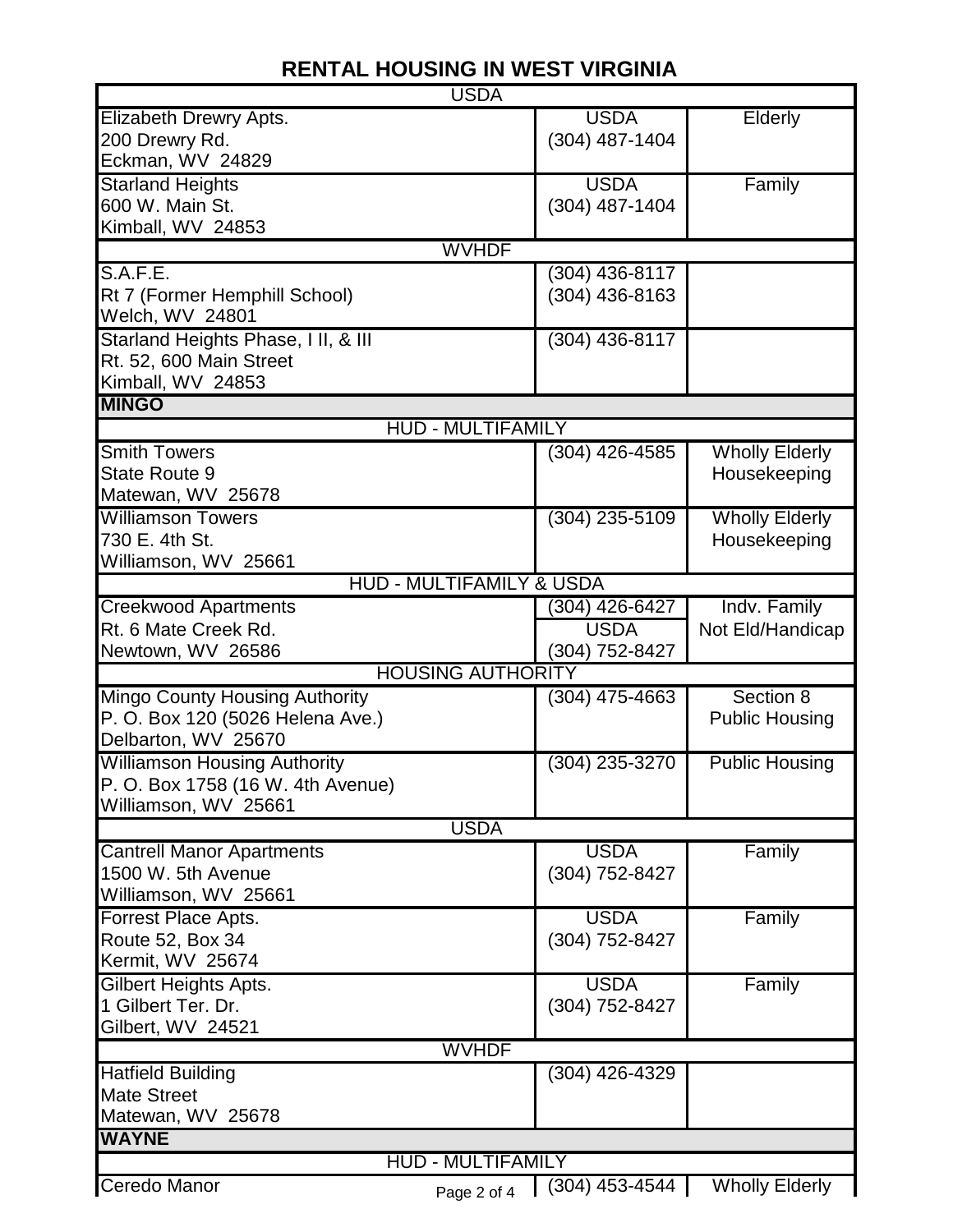| 357 High Street                       |                    | Housekeeping             |  |
|---------------------------------------|--------------------|--------------------------|--|
| Ceredo, WV 25507                      |                    |                          |  |
| <b>Charter House</b>                  | (304) 272-5600     | <b>Wholly Elderly</b>    |  |
| 712 Asbury Rd.                        |                    | Housekeeping             |  |
| Wayne, WV 25570                       |                    |                          |  |
| Wayne Apts.                           | $(614) 863 - 4514$ | Indv. Family             |  |
| 5724 US Route 152                     |                    | Not Eld/Handicap         |  |
| Wayne, WV 25535                       |                    |                          |  |
| <b>Aliff Place Apartments</b>         | (304) 525-8977     | Chronically              |  |
| <b>Loar Street</b>                    |                    | <b>Mentally III</b>      |  |
| Fort Gay, WV 25514                    |                    |                          |  |
| <b>Mulberry Place Apartments</b>      | $(304)$ 525-8977   | Chronically              |  |
| <b>Newton Addition</b>                |                    | <b>Mentally III</b>      |  |
| Wayne, WV 25570                       |                    |                          |  |
| <b>HOUSING AUTHORITY</b>              |                    |                          |  |
| <b>Mingo County Housing Authority</b> | (304) 475-4663     | Section 8                |  |
| P. O. Box 120 (5026 Helena Ave.)      |                    | <b>Public Housing</b>    |  |
| Delbarton, WV 25670                   |                    |                          |  |
| <b>USDA</b>                           |                    |                          |  |
| <b>Fort Gay Apartments</b>            | <b>USDA</b>        | Family                   |  |
| 8550-8554 Orchard St.                 | (304) 697-6033     |                          |  |
| Ft. Gay, WV 25514                     |                    |                          |  |
| Jamestown Apts.                       | <b>USDA</b>        | Family                   |  |
| 2100 Poplar Dr.                       | (304) 697-6033     |                          |  |
| Kenova, WV 25530                      |                    |                          |  |
| Jamestown II Apts.                    | <b>USDA</b>        | Family                   |  |
| 2100 Poplar Dr.                       | (304) 697-6033     |                          |  |
| Kenova, WV 25530                      |                    |                          |  |
| Dunhill Apts.                         | <b>USDA</b>        | Family                   |  |
| 6032 Hubbards Branch Road             | (304) 697-6033     |                          |  |
| Huntington, WV 25704                  |                    |                          |  |
| Lena Apts.                            | <b>USDA</b>        | Family                   |  |
| 2377 Spring Valley Drive              | (304) 697-6033     |                          |  |
| Huntington, WV 25704                  |                    |                          |  |
| Shoals Manor Apts.                    | <b>USDA</b>        | Family                   |  |
| 3720 Manor Drive                      | (304) 697-6033     |                          |  |
| Huntington, WV 25704                  |                    |                          |  |
| <b>WYOMING</b>                        |                    |                          |  |
| <b>HUD - MULTIFAMILY</b>              |                    |                          |  |
| Oceana Apartments                     | (304) 682-4039     | <b>Partially Elderly</b> |  |
| P. O. Box 1329                        |                    | Handicapped              |  |
| Oceana, WV 24870                      |                    |                          |  |